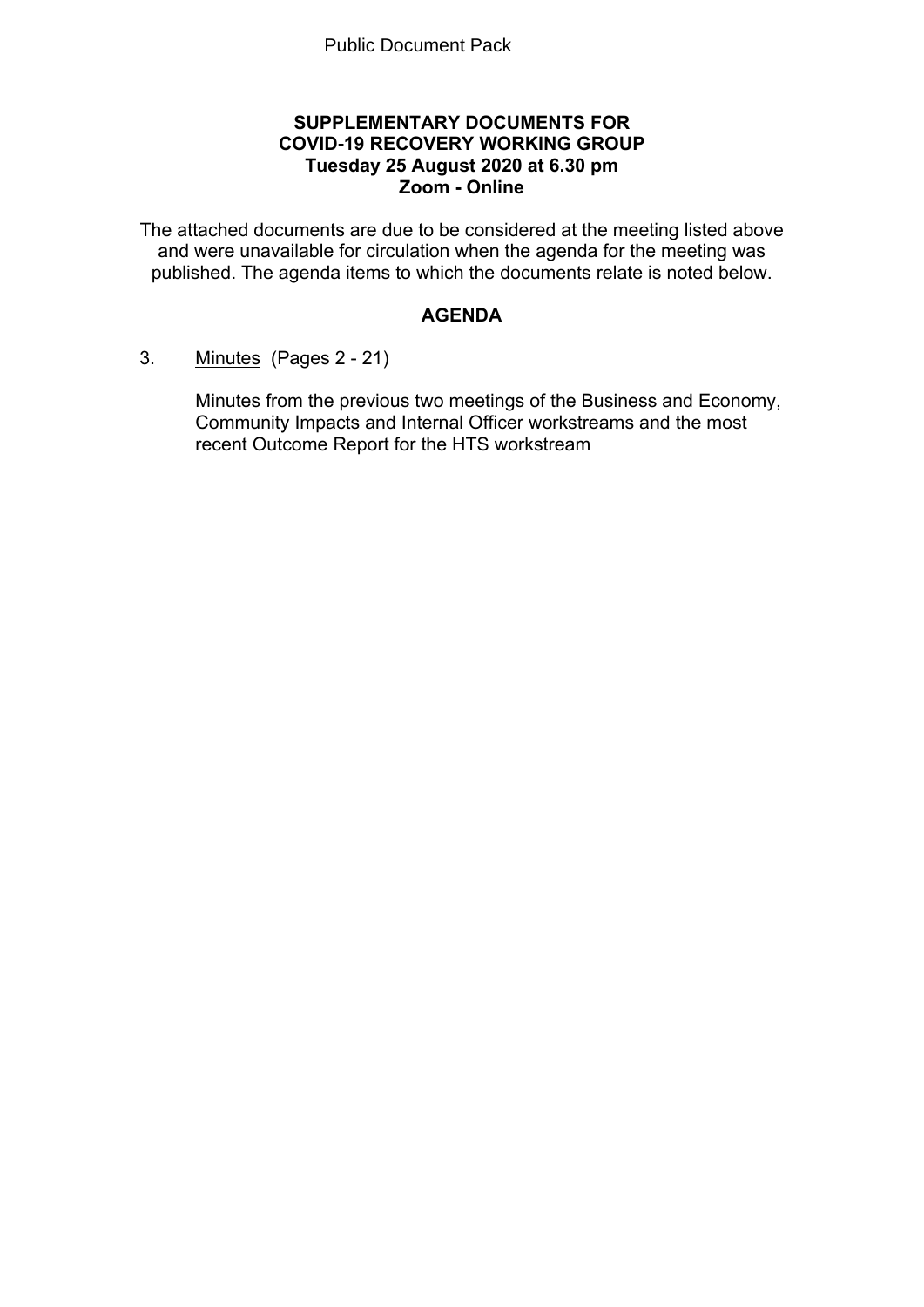Agenda Item 3

# **COVID-19 BUSINESS & ECONOMY RECOVERY WORKSTREAM**

## **Remit:**

- Identify the impact of Covid on the local economy in terms of business activity, jobs, debt, benefit claimants
- Identify actions for Harlow Council
- Identify actions in partnership with others
- Develop and monitor an action plan

# **Meeting 29th June 2020 - Minutes**

Andrew Bramidge, Sally Haggerstone, Jan Smith, Will Hales, Alex Chrusciak, Oliver **Gillard** 

Apologies: Jane Greer, Julie Houston

## 1. **Notes of last meeting**

No further comments

# **2. Actions arising from the last meeting**

- Advice leaflet produced for all Council commercial tenants has been sent.
- Business survey AB to pick up with Julie Houston re brief and Simon Freeman re potential funding.
- Regen team to commence programme of engagement with larger companies.
- Institute of Licensing guidance on accelerated process for approval of outside seating was circulated by Sally.
- ACTION: Agreed that we should now move towards proactive promotion of the Town Centre and Neighbourhood Centres as retail destinations now that the initial crowding had eased and Harlow infection rates dropped significantly. AB to discuss with Comms team.

# **3. Next phase of business openings**

- Environment Team are currently contacting all licensed premises in the town to provide guidance on seating, contact tracing etc. A streamlined process for additional outside table licences is being introduced.
- Apart from hairdressers, health and beauty related businesses are still not permitted to open.
- We should look to support the re-openings with communications to businesses and the public as to what to expect.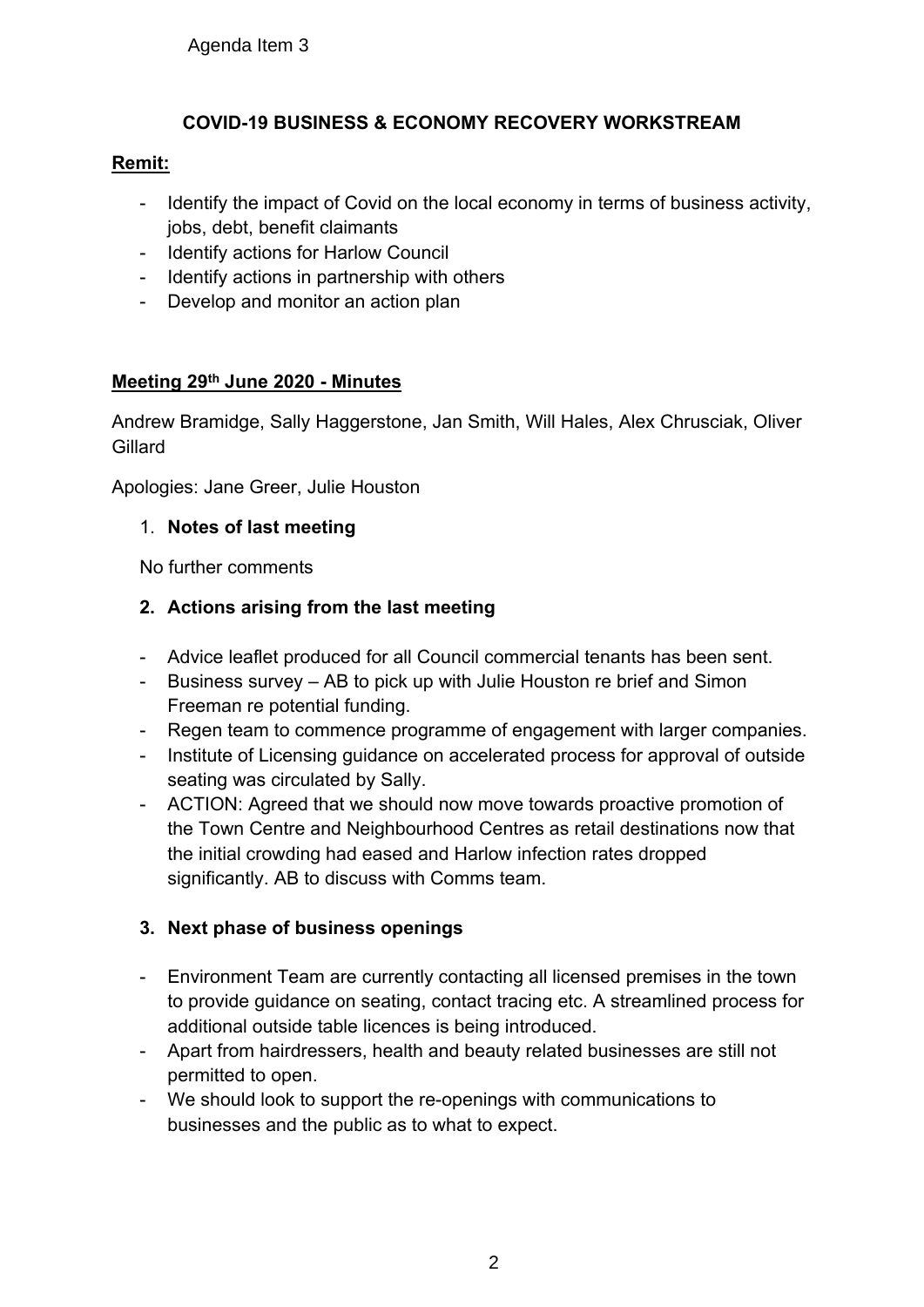- Given what has been experienced elsewhere, we may need to prepare for a clean-up operation at and following the weekend as excess litter could detract from Harlow's image. ACTION: AB to discuss with HTS.

# **4. Discretionary Grant Fund**

- The policy has now been agreed and it is planned to launch the application process at the end of this week for a two week period. There are three levels of support – £25,000, £10,000 and up to £10,000 with a total fund of just over £500,000.
- It will be targeted at businesses that have not received other forms of support, but they must have property-related costs (i.e. not businesses based at home) and be able to demonstrate a loss of income. There are already c100 enquiries.
- ACTION: Oliver and Julie to make sure that business support providers are aware of the fund.
- ACTION: AB to speak to Comms re publicising the fund.

# **5. Any other business**

- There may be businesses in Harlow that have actually not suffered, or even done increased business, during the pandemic. Would they be prepared to give something back to the community and work with the Council on promoting this? ACTION: AB to discuss with Regen and Comms.
- Government backed business loan scheme is now operational to provide loans between £50,000 and £5,000,000 with the Government covering all fee and interest costs in the first 12 months.

# **6. Business representation on the group**

- Not felt to be the right time to bring others on board until we had started to develop objectives and an action plan.

### **Next meeting: Monday 13th July 2.00pm**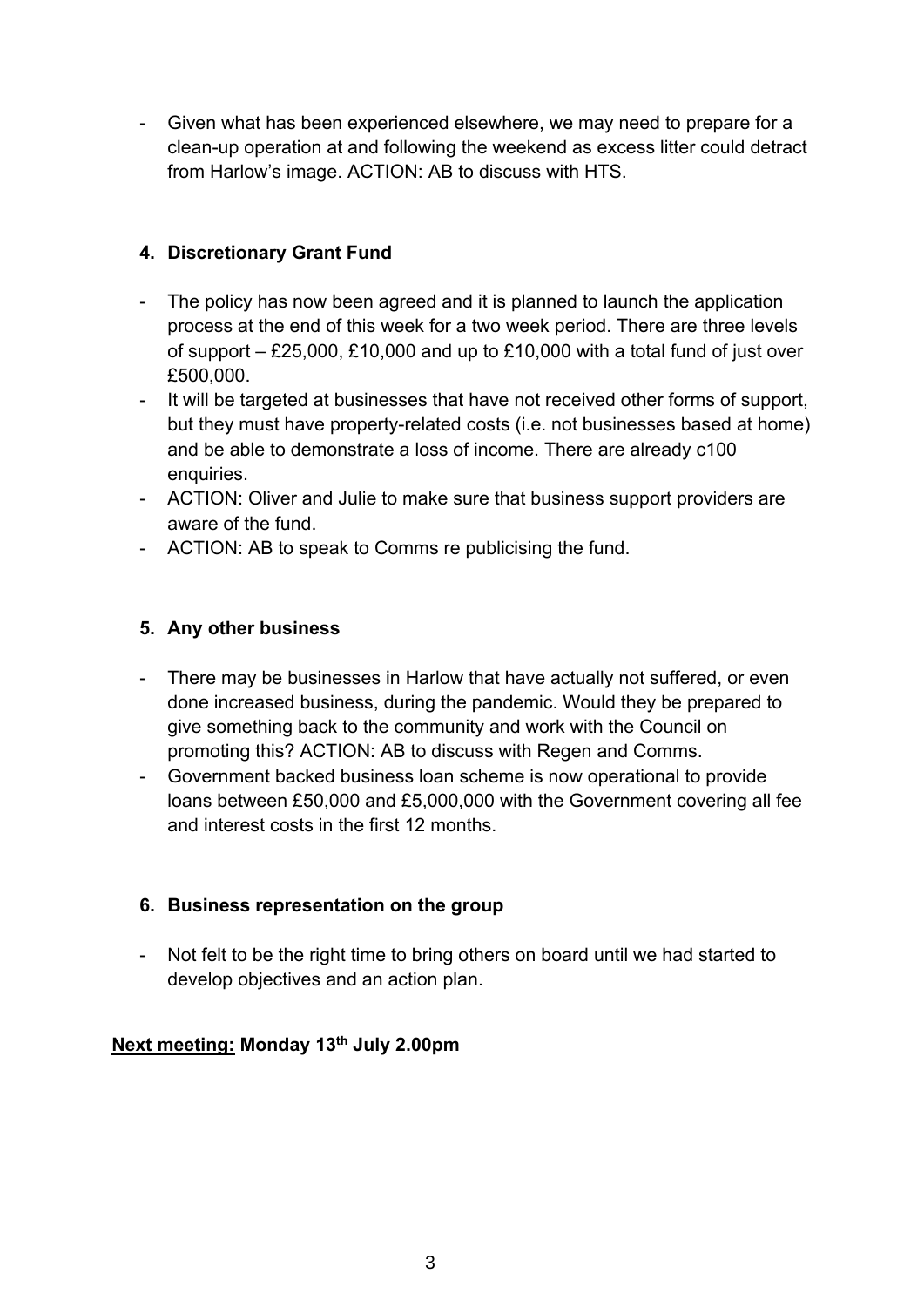## **COVID-19 BUSINESS & ECONOMY RECOVERY WORKSTREAM**

## **Remit:**

- Identify the impact of Covid on the local economy in terms of business activity, jobs, debt, benefit claimants
- Identify actions for Harlow Council
- Identify actions in partnership with others
- Develop and monitor an action plan

### **Meeting 13th July 2020 - Minutes**

Andrew Bramidge, Sally Haggerstone, Jan Smith, Will Hales, Alex Chrusciak, Oliver Gillard, Jane Greer, Julie Houston

### 1. **Notes of last meeting**

No further comments

### **2. Actions arising from the last meeting**

- Proactive promotion of the Town Centre and Neighbourhood Centres as retail destinations now that the initial crowding had eased and Harlow infection rates dropped significantly – SMB view was that we should wait until second weekend of pub openings  $(11<sup>th</sup>/12<sup>th</sup>$  July) before committing to promotional work. AB to discuss again at SMB this week as activity was still low level.
- Discretionary Grant Fund applications closing midday on  $17<sup>th</sup>$  July. More than 70 received to date.

### **3. Developing an Action Plan**

Discussion focussed on themes for an outline action plan to be presented to the Members Recovery Working Group on 22nd July – see attached draft for comment.

**Next meeting: Monday 27th July 2.00pm**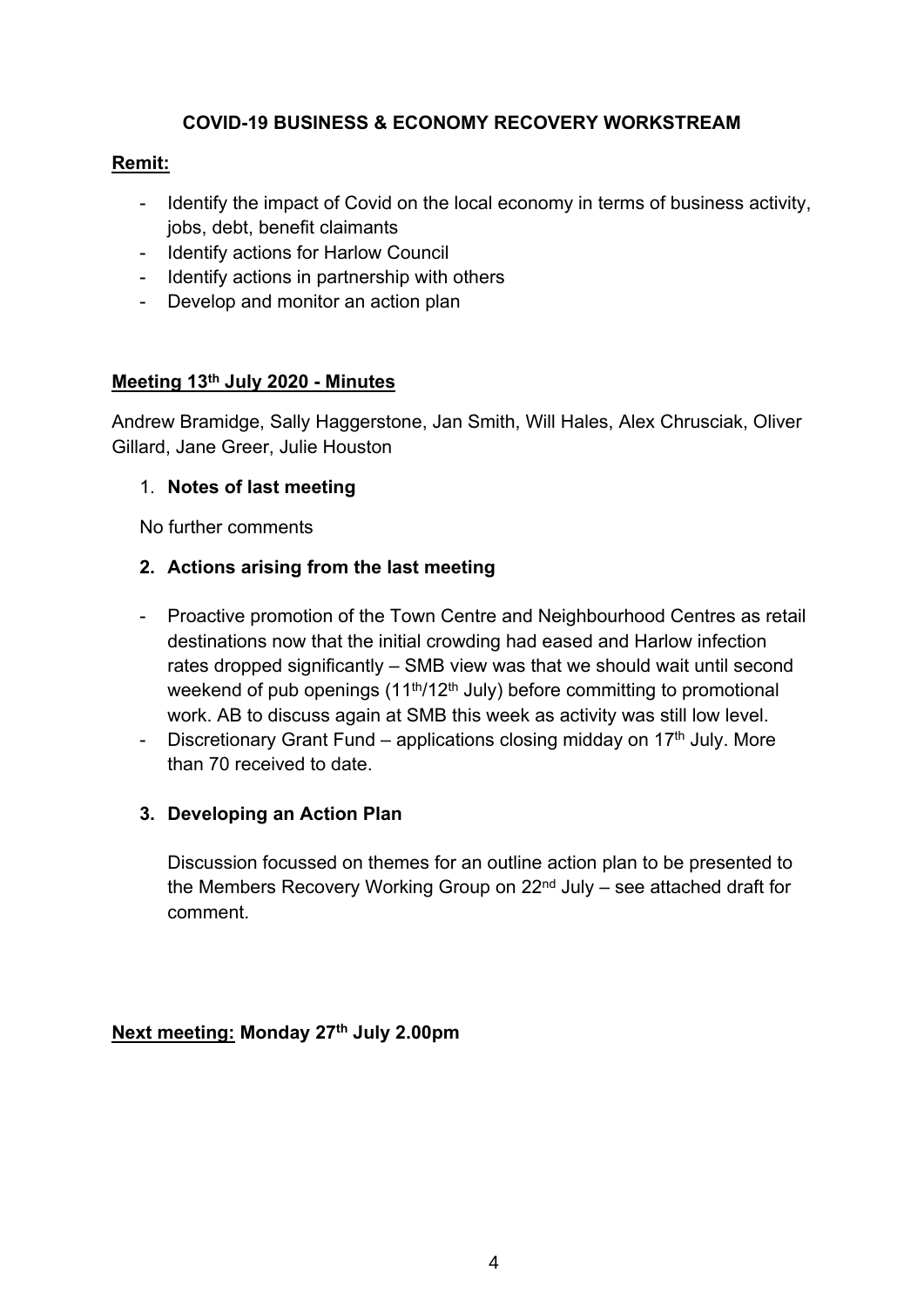## **Covid 19 - Recovery Management Work Streams - Community Impact Minutes 21 July 2020 @ 1pm – 2pm**

| <b>Attendees:</b>       | <b>Apologies:</b> |
|-------------------------|-------------------|
| Jane Greer (JG)         | Jemma Mindham     |
| Rory Davies (RD)        |                   |
| David Watts (DW)        |                   |
| Christine Howard (CH)   |                   |
| Julie Houston (JH)      |                   |
| Viv Hales (VH)          |                   |
| Lisa Whiting (LW)       |                   |
| Angela Street (Minutes) |                   |

| Item                        | <b>Actions agreed</b>                                                                                              | <b>Action</b> |
|-----------------------------|--------------------------------------------------------------------------------------------------------------------|---------------|
|                             |                                                                                                                    | by:           |
| Minutes of the previous     | The minutes from the meeting held on the 7 July were                                                               |               |
| meeting and matters arising | agreed to be an accurate record                                                                                    |               |
|                             |                                                                                                                    |               |
|                             | <b>Matters arising</b>                                                                                             |               |
|                             |                                                                                                                    |               |
|                             | <b>Summer School Proposal</b><br>Meeting notes to be circulated to group                                           |               |
|                             |                                                                                                                    |               |
|                             | Housing/Homelessness                                                                                               |               |
|                             | Draft Plan to be circulated to group                                                                               |               |
|                             |                                                                                                                    |               |
|                             | <b>Food Poverty</b>                                                                                                | <b>RD</b>     |
|                             |                                                                                                                    |               |
|                             | <b>Community Representation</b>                                                                                    | <b>RD</b>     |
|                             | There was discussion around Cllr Vince's proposal that<br>for extension to thiss group. It was subsequently agreed |               |
|                             | that it would be more beneficial if they be invited to join                                                        |               |
|                             | the working groups, and that Jemma continue to                                                                     |               |
|                             | represent the Third Sector at these meetings.                                                                      |               |
|                             |                                                                                                                    |               |
|                             | <b>Data Working Group</b>                                                                                          |               |
|                             | DW confirmed his availability to assist with the group.                                                            |               |
|                             | JG advised that data collection had been discussed at                                                              |               |
|                             | SMB, where it had been agreed that this needs to be                                                                |               |
|                             | corporate, with the data sets required still to be                                                                 |               |
|                             | identified. Policy and Performance will also assist.                                                               |               |
|                             |                                                                                                                    |               |
|                             |                                                                                                                    |               |
| 2. Feedback from sub-       | Homelessness and Housing Action Plan                                                                               |               |
| groups                      |                                                                                                                    |               |
|                             | JG confirmed receipt of the draft plan and advised that                                                            | JG            |
|                             | this would be circulated for discussion at the next                                                                |               |
|                             | meeting. LW advised that the plan is not yet complete,                                                             |               |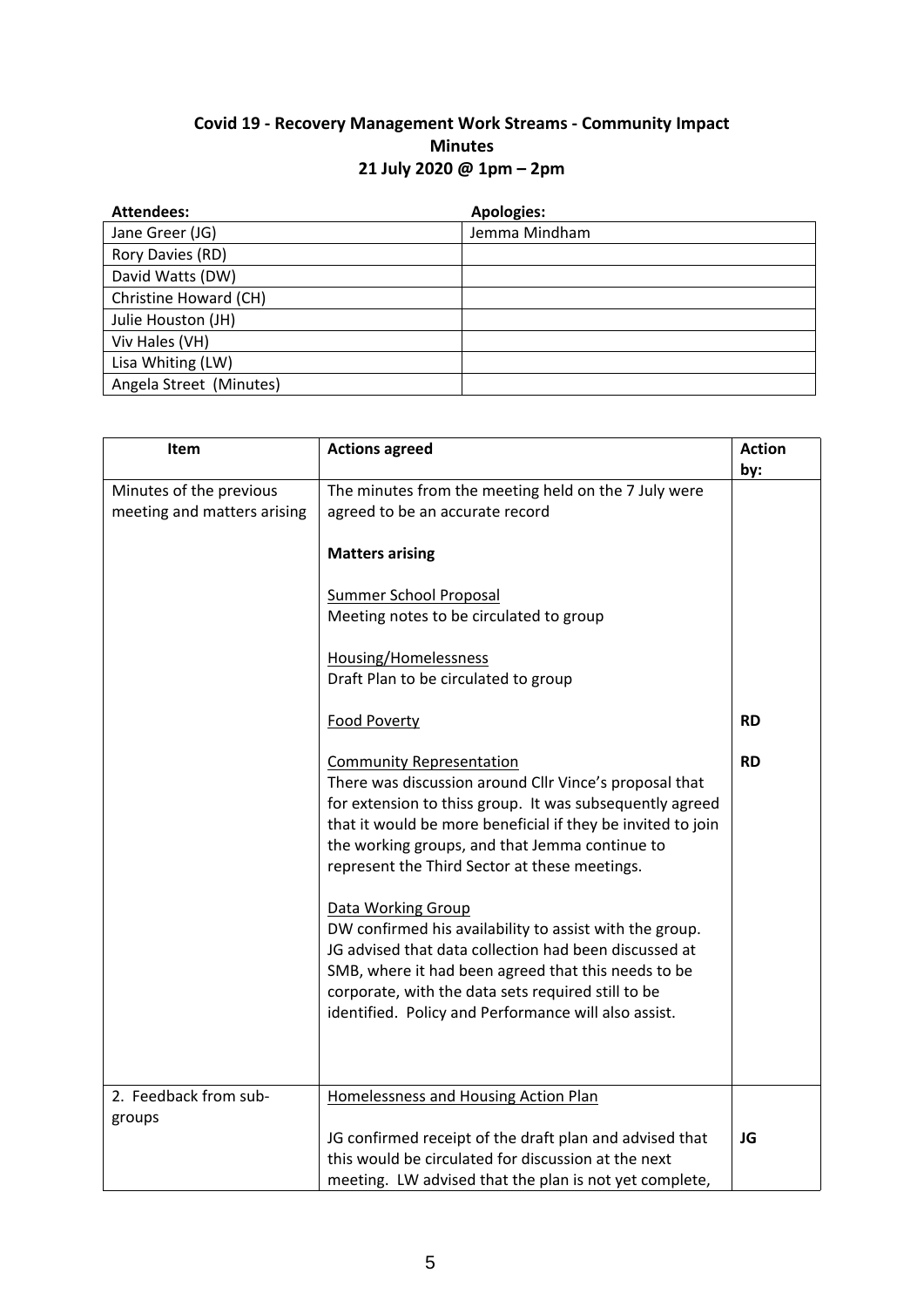| JG/CH/JM |
|----------|
|          |
|          |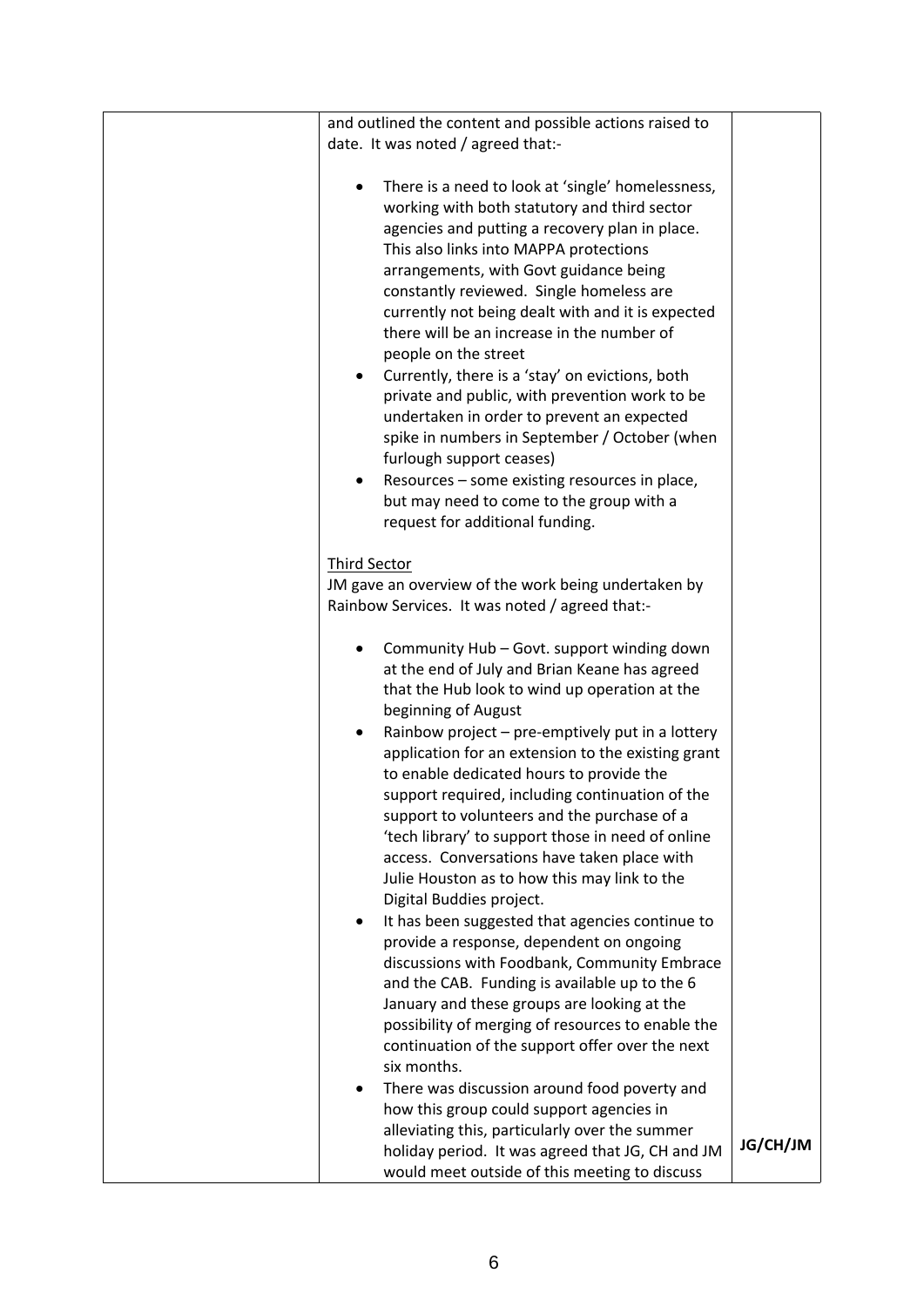|                         | this further.<br>JM advised that Rainbow Services had recently<br>re-submitted a bid to ECC for funding originally<br>available in March and that a response is still<br>awaited.<br><b>Voluntary Sector Groups and Covid-19 Impact</b><br>JM gave an update on the known impact to date. It was<br>noted / agreed that:-<br>A number of groups have responded to the<br>survey circulated by Rainbow Services. JM to ask<br>permission to release names in order to identify<br>targeted support available<br>Not a huge number coming forward with<br>$\bullet$<br>requests for help. In the main, it would seem<br>that the groups have adapted to the situation<br>Main issue appears to be with charities that rely | JM |
|-------------------------|--------------------------------------------------------------------------------------------------------------------------------------------------------------------------------------------------------------------------------------------------------------------------------------------------------------------------------------------------------------------------------------------------------------------------------------------------------------------------------------------------------------------------------------------------------------------------------------------------------------------------------------------------------------------------------------------------------------------------|----|
|                         | on trade of some description<br>JG suggested that it may be useful to link with Donna<br>Beechener and Simon Freeman for information. JG to<br>speak to Simon.                                                                                                                                                                                                                                                                                                                                                                                                                                                                                                                                                           | JG |
| 3. A.O.B                | Over-arching Covid-19 Recovery report to go to<br>Cabinet<br>Member Recovery Group meeting, chaired by<br>$\bullet$<br>Cllr Eugenie Harvey, scheduled for the 22 <sup>nd</sup> July.<br>Heads of Service will be called upon to report<br>progress from each Working Group<br>There is still a need to identify external<br>membership to join this group<br>Events - decisions to be made individually, with<br>JG to take requests through the process for a<br>decision                                                                                                                                                                                                                                               |    |
| 4. Date of next meeting | Tuesday 21 July 2020                                                                                                                                                                                                                                                                                                                                                                                                                                                                                                                                                                                                                                                                                                     |    |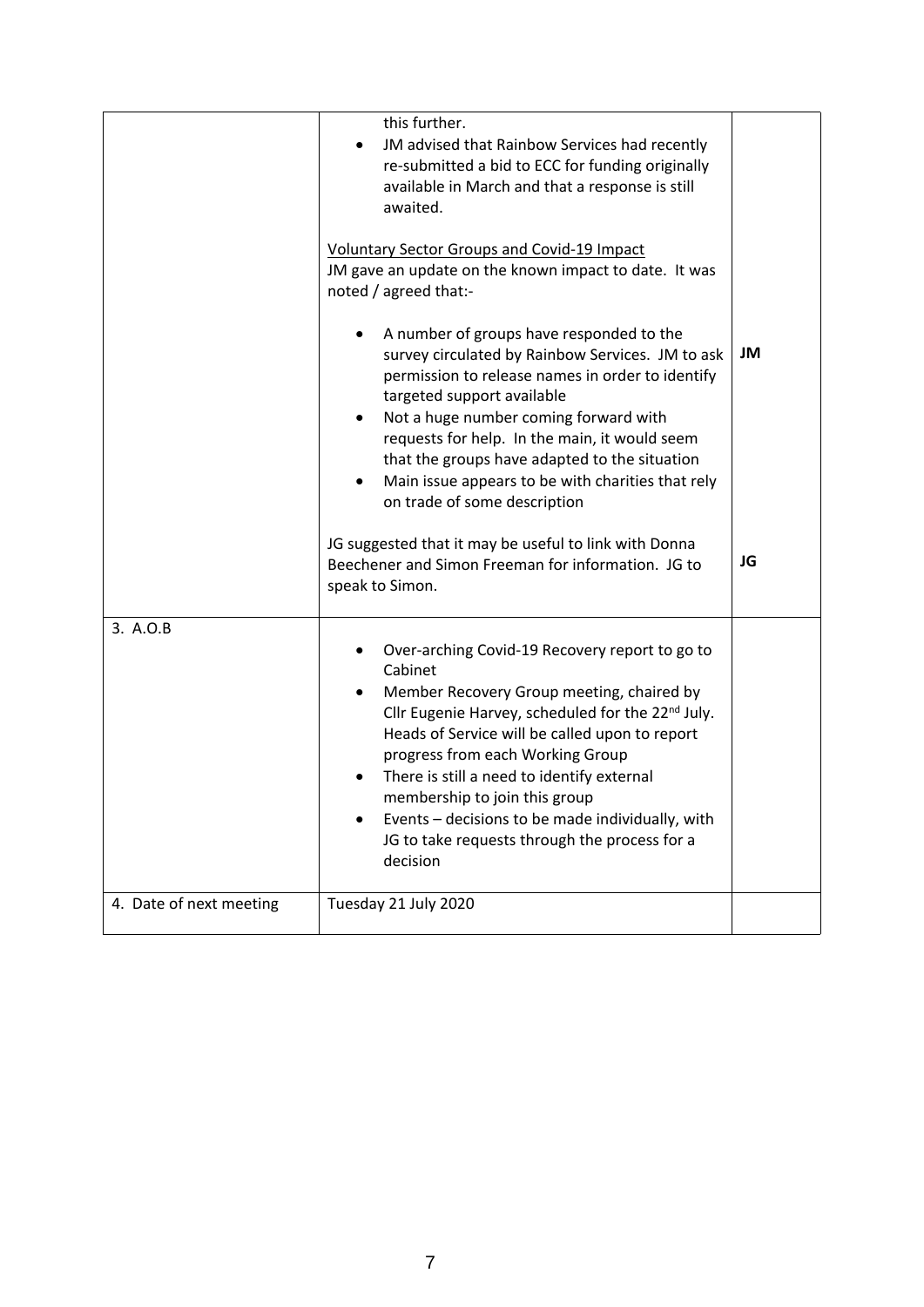## **Covid 19 - Recovery Management Work Streams - Community Impact Minutes 21 July 2020 @ 1pm – 2pm**

| <b>Attendees:</b>       | <b>Apologies:</b> |
|-------------------------|-------------------|
| Jane Greer (JG)         | Jemma Mindham     |
| Rory Davies (RD)        |                   |
| David Watts (DW)        |                   |
| Christine Howard (CH)   |                   |
| Julie Houston (JH)      |                   |
| Viv Hales (VH)          |                   |
| Lisa Whiting (LW)       |                   |
| Angela Street (Minutes) |                   |

| Item                                                   | <b>Actions agreed</b>                                                                                                                                                                                  | <b>Action</b><br>by: |
|--------------------------------------------------------|--------------------------------------------------------------------------------------------------------------------------------------------------------------------------------------------------------|----------------------|
| Minutes of the previous<br>meeting and matters arising | The minutes from the meeting held on the 7 July were<br>agreed to be an accurate record                                                                                                                |                      |
|                                                        | <b>Matters arising</b>                                                                                                                                                                                 |                      |
|                                                        | Summer School Proposal<br>Meeting notes to be circulated to group                                                                                                                                      | <b>RD</b>            |
|                                                        | Housing/Homelessness<br>Draft Plan to be circulated to group                                                                                                                                           | LW                   |
|                                                        | Food Poverty<br>Changing Lives' Holiday Hunger event agreed at SMB<br>with a number of caveats including that the total number<br>of participants does not exceed 30 and subject to<br>satisfactory RA |                      |
|                                                        | <b>Rainbow Services</b><br>Still waiting on some Third Sector responses to the<br>request to share information                                                                                         |                      |
|                                                        | JG still to speak to Simon Freeman regards linking in with<br>Donna Beechener for information.                                                                                                         | JG                   |
| 2. Feedback from sub-groups                            | <b>Arts and Culture</b><br>RD gave an update on the work of the group to date.<br>Noted / agreed that:-                                                                                                |                      |
|                                                        | <b>Summer School Project</b>                                                                                                                                                                           |                      |
|                                                        | Work on the Summer School Project continues,<br>with a number of activities and providers having<br>been identified.                                                                                   |                      |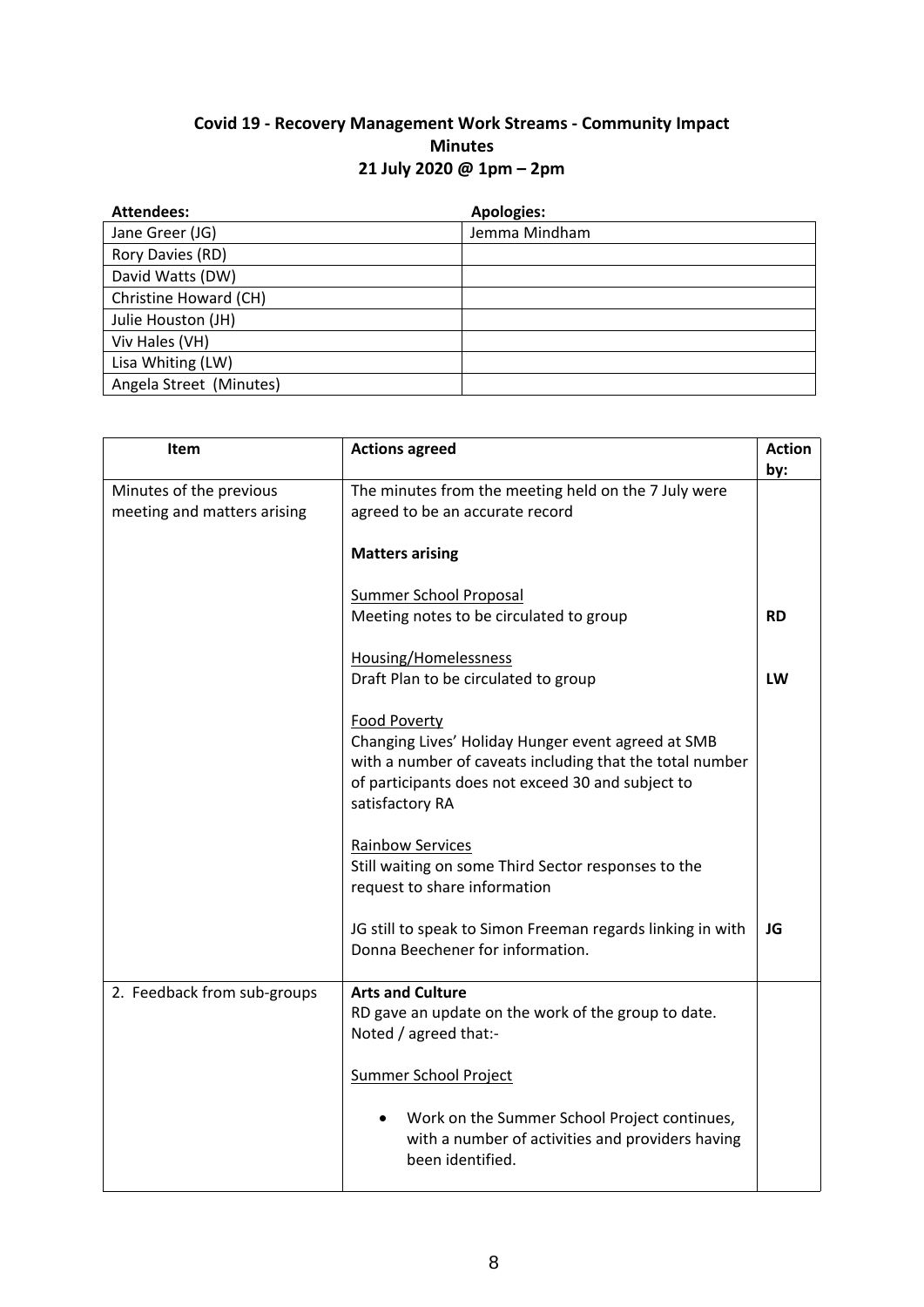| Bookings for the activities to be actioned via<br>$\bullet$<br>Harlow Playhouse booking system.<br>Activity organisers to ensure Risk Assessments in<br>place<br>Playhouse                                                                                                                                                                                                                                                                                                                                                                                                                                                                                                                                                                                                                                                                                                                                                                                          |           |
|---------------------------------------------------------------------------------------------------------------------------------------------------------------------------------------------------------------------------------------------------------------------------------------------------------------------------------------------------------------------------------------------------------------------------------------------------------------------------------------------------------------------------------------------------------------------------------------------------------------------------------------------------------------------------------------------------------------------------------------------------------------------------------------------------------------------------------------------------------------------------------------------------------------------------------------------------------------------|-----------|
| Studio space re-opening next week<br>Livewire to provide a Summer School, with other<br>$\bullet$<br>groups returning in September<br>RD to speak to Will Hales regarding possible<br>studio space in other buildings and a steer to be<br>sought<br>RD has offered support / assistance to arts<br>groups at risk of closure.<br>Panto - report currently being drafted, with a<br>final decision expected on the 3 August                                                                                                                                                                                                                                                                                                                                                                                                                                                                                                                                         | <b>RD</b> |
| Events<br>A report outlining and providing<br>recommendations on upcoming events had been<br>endorsed at SMB. The next major event to be<br>considered is Bonfire Night.<br>One of the events approved was Black History<br>Month, with the venue being Harlow Museum.<br>Currently looking at transport, using the<br>previously agreed budget.<br><b>Third Sector</b><br>CH provided a summary of the aims and work to date of<br>the group. It was noted / agreed that:-<br>Currently working with Jokey to support the<br>Holiday Hunger project:-<br>Activities to include picnics, in small<br>$\circ$<br>groups, outside<br>Working with West Ham Foundation and<br>$\circ$<br>Sporting Lives on the sporting aspect<br>Aim of the project is to support mental<br>$\circ$<br>health wellbeing and encourage activity.<br>Met with Active Essex regarding their proposed<br>scheme, but it had been decided that this was<br>not viable due to expectations. |           |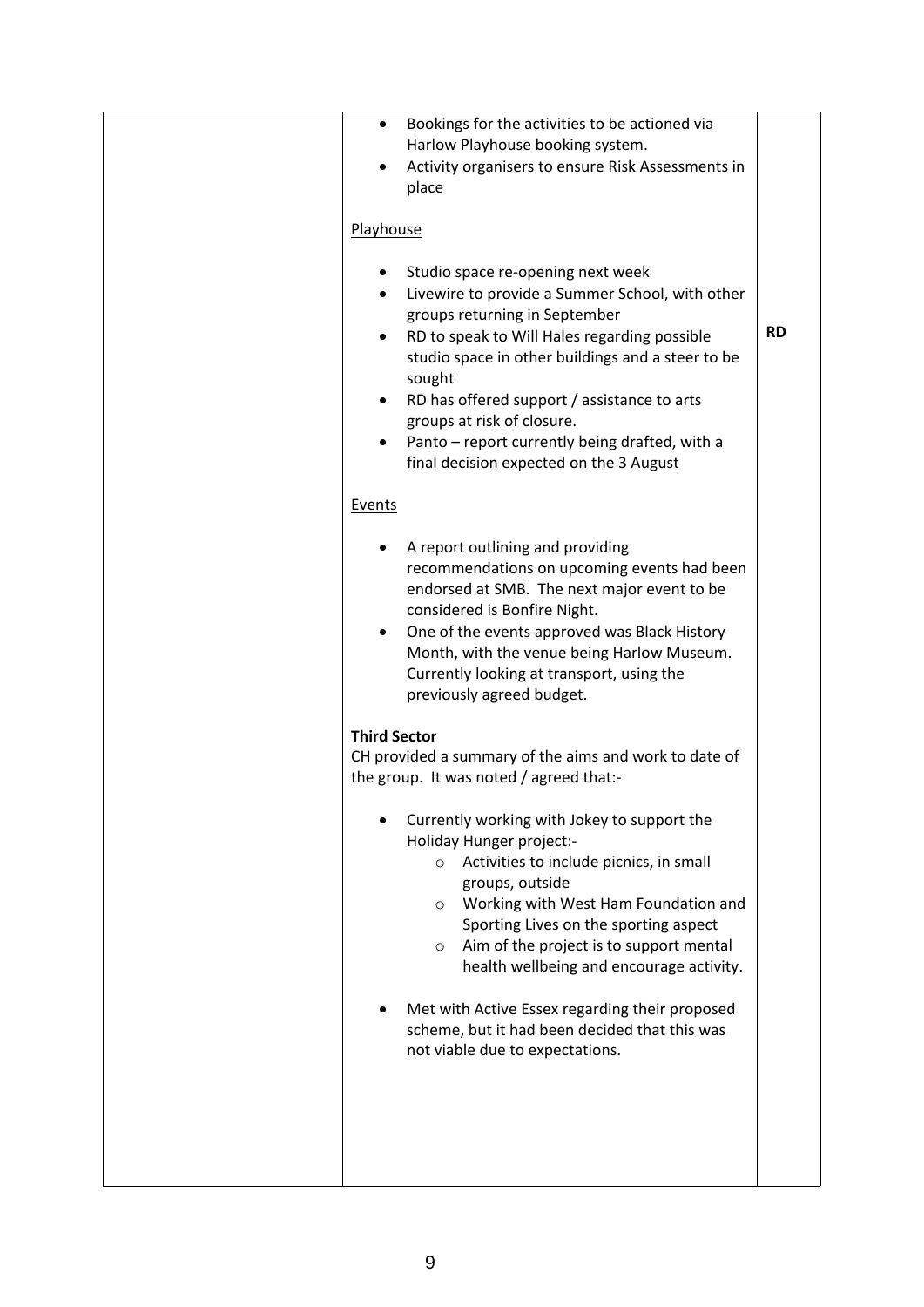| Data Group<br>JH gave an update on progress to date. It was noted /<br>agreed that:-<br>Progressing work on data, mainly through an<br>opportunity presented by the Town's Fund<br>Drop in income for families - there was a<br>question around whether or not this is an area<br>that this group could look at. Following<br>discussion, it was agreed that this issue be picked<br>up by this group<br><b>Housing / Homelessness</b>                                                                                                                                                                                                                                                                                                                                                                                                         |  |
|------------------------------------------------------------------------------------------------------------------------------------------------------------------------------------------------------------------------------------------------------------------------------------------------------------------------------------------------------------------------------------------------------------------------------------------------------------------------------------------------------------------------------------------------------------------------------------------------------------------------------------------------------------------------------------------------------------------------------------------------------------------------------------------------------------------------------------------------|--|
| Homelessness<br>Working with Streets2Homes on the Recovery<br>Plan<br>Of the 35 people accommodated, 14 are still in a<br>hotel and 3 are sleeping rough with support from<br>Streets2Homes<br>Main issue around securing accommodation<br>would appear to be income.<br>Currently working with Ministry on a bid for<br>$\bullet$<br>funding in the longer term.<br>Advice has been received from PHE that there<br>should be no multiple accommodation sites<br>through the winter (e.g. St Paul's Church,<br>Chocolate Run Haven). LW is currently in<br>discussion with Streets2Homes<br>The expectation is that numbers will remain low<br>with the funding issues relating to those picked<br>up due to Covid-19<br>It was subsequently agreed that rough sleepers /<br>cold weather accommodation be added to the<br><b>Action Plan</b> |  |
| <b>Supported Housing</b><br>Risk Assessments around the re-opening of<br>common areas / visits in place<br>Visits to re-start after the beginning of August<br>when shielding eases.<br>Rainbow to start visits with those who attend<br>their regular coffee mornings. LW to discuss<br>with Jemma<br>Common rooms - entry control difficult to<br>manage. Will work on Risk Assessments to<br>ascertain what can be opened.                                                                                                                                                                                                                                                                                                                                                                                                                  |  |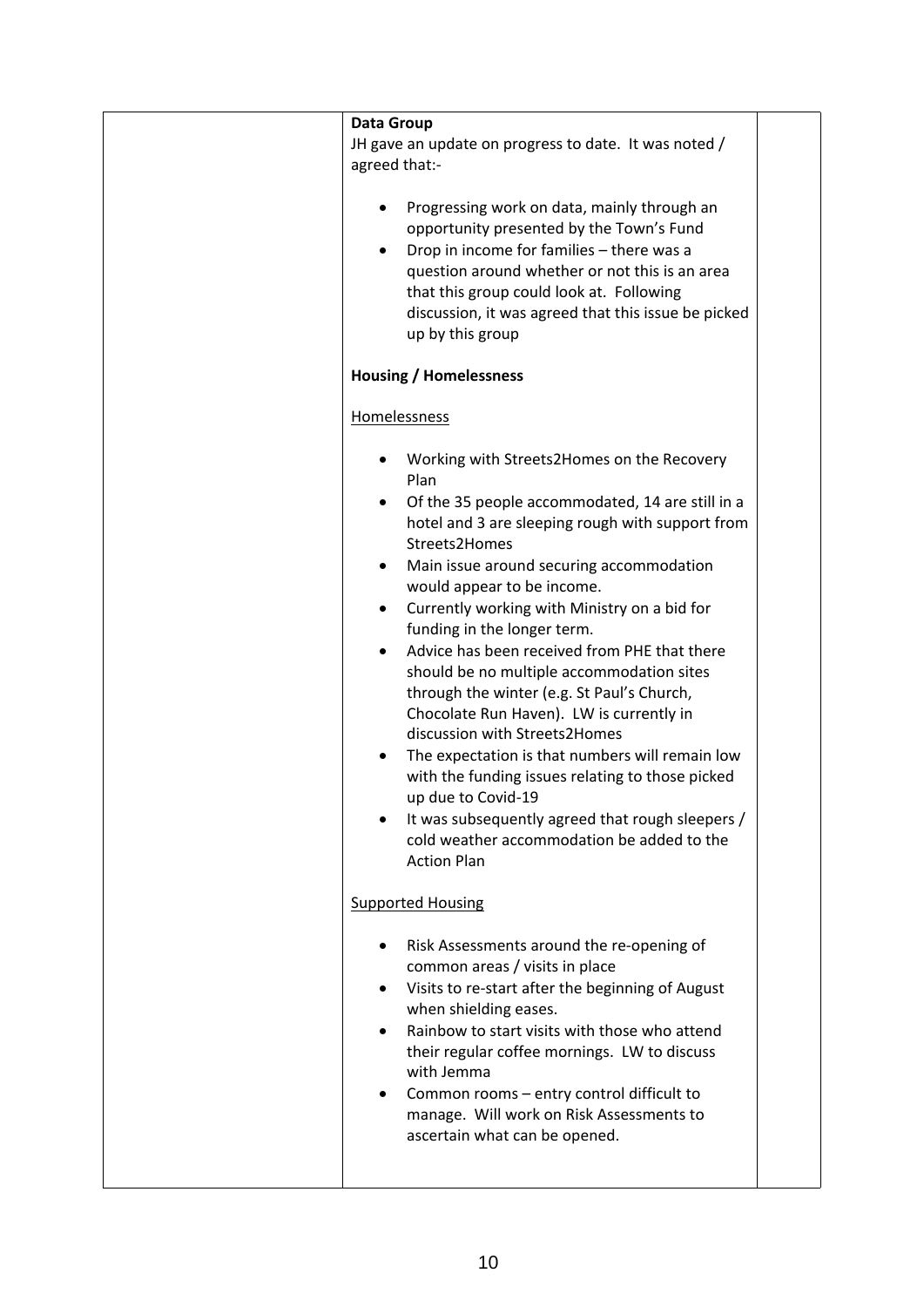|                               | <b>Tenancy Support</b>                                                                                                                                                                                                                                                                                     |                         |
|-------------------------------|------------------------------------------------------------------------------------------------------------------------------------------------------------------------------------------------------------------------------------------------------------------------------------------------------------|-------------------------|
|                               | Decline in demand as furloughed families have<br>been supporting. Demand is likely to increase as<br>time goes on. There will be a need to look at<br>capacity within the Tenancy Support Team.                                                                                                            |                         |
| 3. Mortgage Rescue Initiative | JG gave feedback from a meeting held with Simon<br>Freeman and John Phillips (HTS), where it had been<br>agreed that the Council, in partnership with HTS, would<br>look to undertake pre-emptive action in order to<br>mitigate an increase in home-owner evictions, possibly<br>resulting from Covid-19. |                         |
|                               | There was discussion around a previous initiative<br>whereby a Housing Association would purchase a<br>property from the owner, who would then become a<br>tenant within the property. LW advised that there had<br>been very low take-up of this provision.                                               |                         |
|                               | LW further advised of a scheme whereby the Council<br>administered a "Repossession Prevention Fund",<br>meeting monthly costs for a period to enable the home-<br>owner to clear any mortgage areas.                                                                                                       |                         |
|                               | There followed discussion around other initiatives and it<br>was agreed that LW would forward details of the<br>previous scheme to JG and that the group would also<br>forward any suggestions.                                                                                                            | LW                      |
| 4. A.O.B                      | <b>Overarching Action Plan</b>                                                                                                                                                                                                                                                                             |                         |
|                               | Template, drawn up by Simon Hill, to be<br>circulated and populated. Plan to be<br>underpinned by the various Working Group plans<br>Member Recovery Group scheduled to meet<br>tomorrow                                                                                                                   | JG                      |
|                               | Income Support / Advice<br>LW reiterated the need to start early on this work, with a<br>peak in respect of evictions expected September /<br>October (when furlough scheme ceases). Agreed that<br>DW and NC to research web publications and that group<br>members would forward any suggestions to DW.  | DW/<br><b>NC</b><br>All |
|                               | <b>Event Capacity</b><br>There was discussion around the Government guidelines<br>around event capacity and it was confirmed that<br>currently, this states that groups within a defined space<br>must not exceed 30. Agreed that RD would speak to<br>Environmental Health for advice in respect of some  | <b>RD</b>               |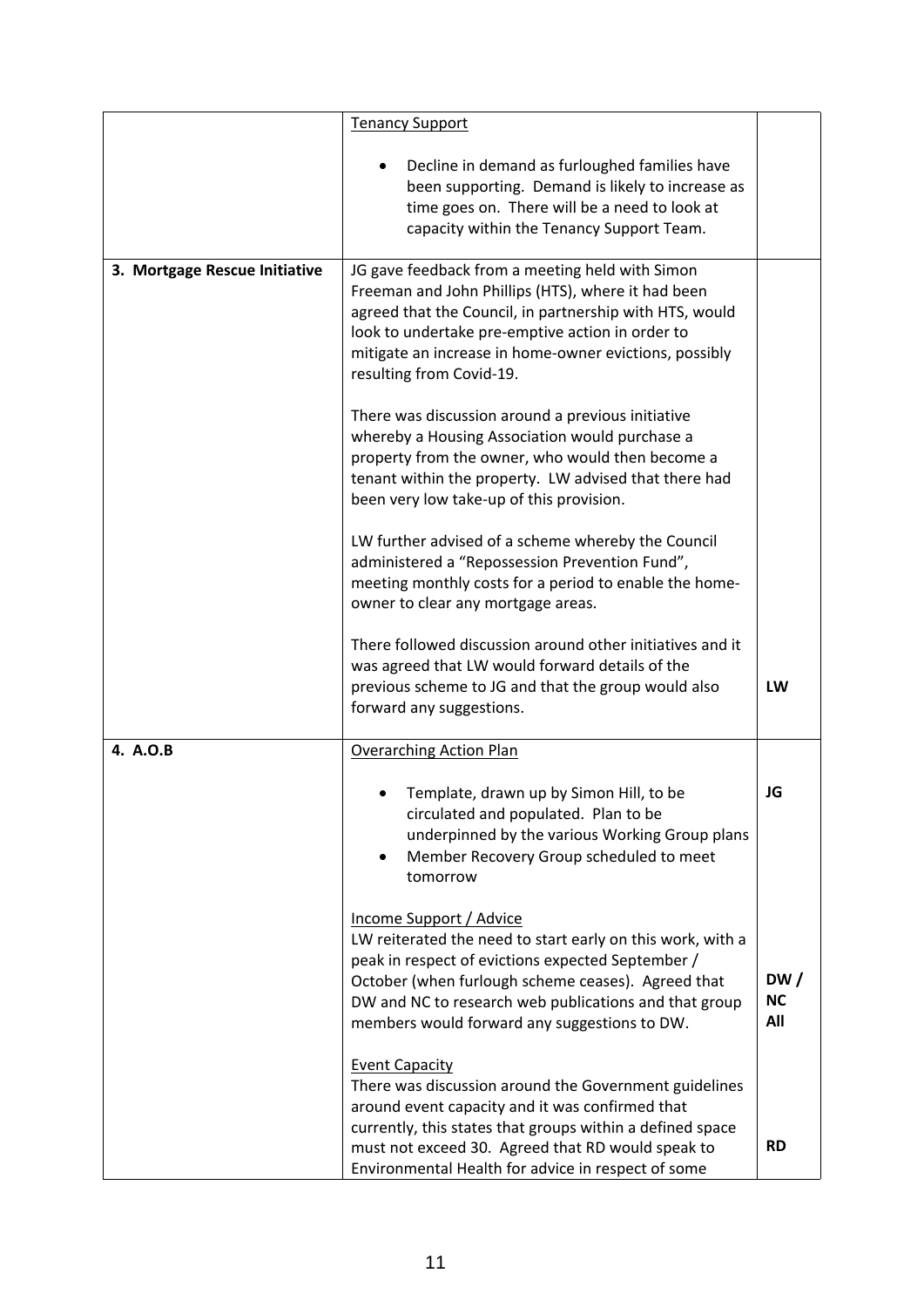|                         | planned activities and feed back to group. |  |
|-------------------------|--------------------------------------------|--|
| 5. Date of next meeting | Tuesday 21 July 2020                       |  |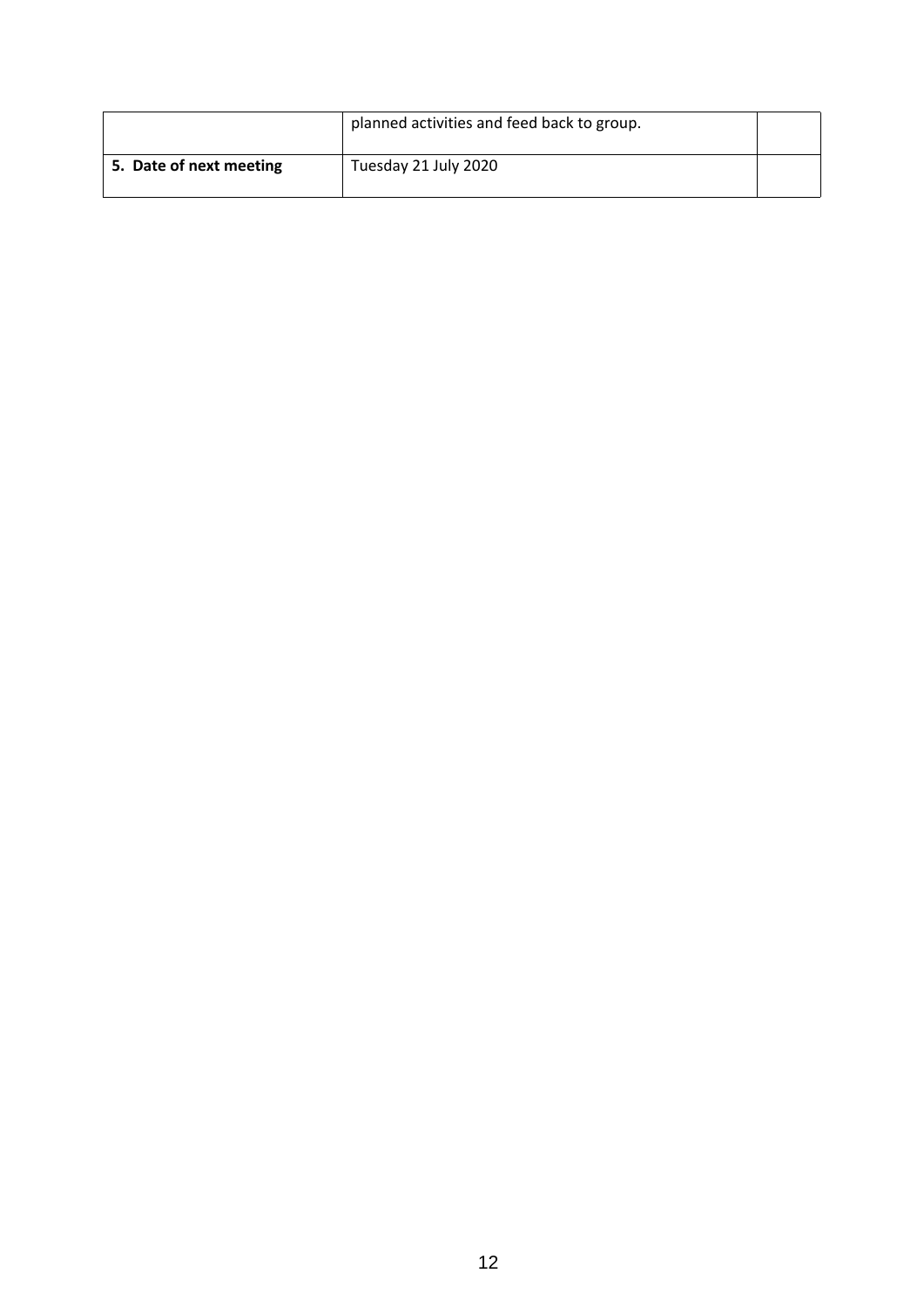## **Internal Service Recovery Project Group Minutes 17 July 2020 @ 11am – 12noon**

| <b>Attendees:</b>         | <b>Apologies:</b> |
|---------------------------|-------------------|
| Simon Freeman (SF)        | Declan White      |
| Simon Hill (SH)           | Cara Stevens      |
| Chris Bennett (CB)        | Simon Pipe        |
| Rory Davies (RD)          | Donna Beechener   |
| Rebecca Farrant (RF)      |                   |
| Sandra Farringdon (SFa)   |                   |
| Jade Clifton - Brown (JC) |                   |
| Becci Court (BC)          |                   |
| Norah Nolan (NN)          |                   |

| Item                                                   | <b>Actions agreed</b>                                                                                                                                                                                                                                                                                                                                                                                                                                                                                                                                                                                                                                                                                                                                                                                                                                                                                                                                                                                                                                                                                                                           | <b>Action</b> |
|--------------------------------------------------------|-------------------------------------------------------------------------------------------------------------------------------------------------------------------------------------------------------------------------------------------------------------------------------------------------------------------------------------------------------------------------------------------------------------------------------------------------------------------------------------------------------------------------------------------------------------------------------------------------------------------------------------------------------------------------------------------------------------------------------------------------------------------------------------------------------------------------------------------------------------------------------------------------------------------------------------------------------------------------------------------------------------------------------------------------------------------------------------------------------------------------------------------------|---------------|
|                                                        |                                                                                                                                                                                                                                                                                                                                                                                                                                                                                                                                                                                                                                                                                                                                                                                                                                                                                                                                                                                                                                                                                                                                                 | by:           |
| Minutes of the previous<br>meeting and matters arising | SH advised that SF had been delayed and that he would<br>chair the meeting until SF was available.<br>The minutes from the meeting held on 10 July 2020 were<br>agreed to be an accurate record.<br>SH advised that RD had joined the meeting to talk<br>through the previously circulated Playhouse Recovery<br>Plan paper.<br>Digital integration - DB advised that SF and<br>Andrew Bramidge had discussed the project, with<br>agreement to proceed having been reached,<br>although funding is still to be identified. It was<br>further confirmed that connection issues have<br>been resolved and that DW is keeping CB<br>updated in respect of Civica Pay<br>Recovery Plans - Museum plans have been<br>circulated for discussion later on the Agenda<br>Covid 19 Member Recovery Working Group-<br>HoS Recovery Group proposals agreed at Cabinet<br>last week, with a strategic overview to be taken<br>to the Member Recovery Working Group next<br>week. Work on full written updates on work<br>streams is underway, with highlights to be<br>included in the Corporate Recovery Plan.<br>Member Group to meet on a monthly basis |               |
|                                                        | Generator work - rescheduled for beginning of<br>August                                                                                                                                                                                                                                                                                                                                                                                                                                                                                                                                                                                                                                                                                                                                                                                                                                                                                                                                                                                                                                                                                         |               |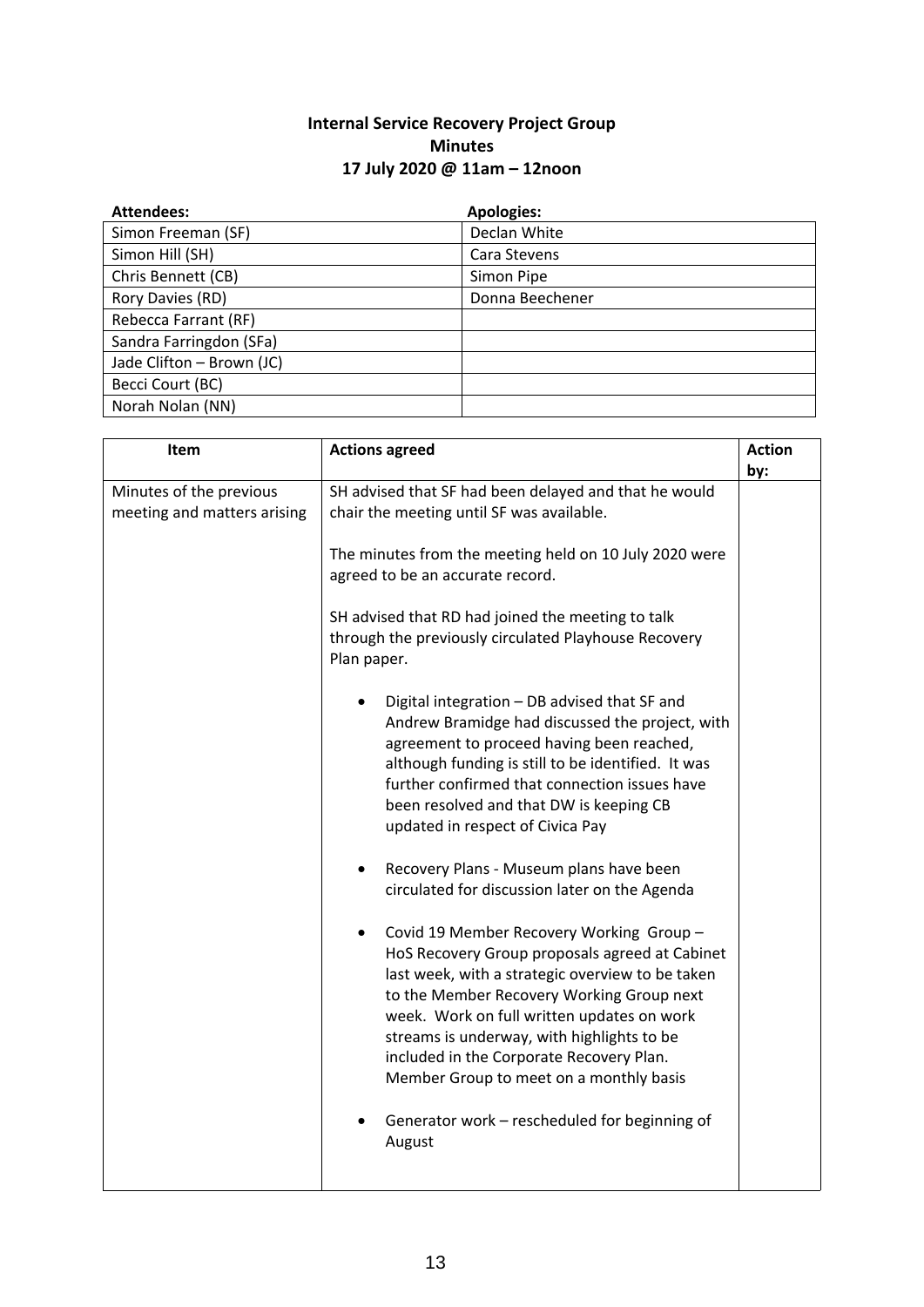| Hand sanitiser units $-$ in place with positive<br>$\bullet$<br>feedback having been received                                                                                                                                                                                                                                                                                             |  |
|-------------------------------------------------------------------------------------------------------------------------------------------------------------------------------------------------------------------------------------------------------------------------------------------------------------------------------------------------------------------------------------------|--|
| Contact Harlow - public opening had proven to<br>be successful. Discussions taking place around<br>visitors to the Civic being asked to wear face<br>coverings. The view is that we would request<br>that the public wear face-coverings, in line with<br>Government guidelines, and that it would be<br>good practice if staff in the public area wear<br>them as well.                  |  |
| Office Accommodation - previously circulated<br>feedback from the recent accommodation sub-<br>group was outlined and discussed. It was noted /<br>agreed that:-                                                                                                                                                                                                                          |  |
| There is a need for a strategic steer in<br>$\circ$<br>respect of a date to work towards in<br>order to inform the work of the group                                                                                                                                                                                                                                                      |  |
| It was confirmed that, for the time-being,<br>$\circ$<br>staff are still being asked to work from<br>home where possible.                                                                                                                                                                                                                                                                 |  |
| It was agreed that the group work using<br>$\circ$<br>current desk plans and identify Covid<br>compliant work spaces for those staff<br>that are already / wish to return to the<br>workplace.                                                                                                                                                                                            |  |
| There was discussion around DSE<br>$\circ$<br>assessments for staff currently working<br>from home. It was agreed that Managers<br>encourage teams to complete the Health<br>and Safety form available on Kaonet<br>and, if any issues are identified, these<br>should be forwarded to Health and<br>Safety. It was, however, noted that there<br>are capacity issues within the H&S team |  |
| There was a suggestion that a Health and<br>$\circ$<br>Wellbeing section be added to the DSE<br>form.                                                                                                                                                                                                                                                                                     |  |
|                                                                                                                                                                                                                                                                                                                                                                                           |  |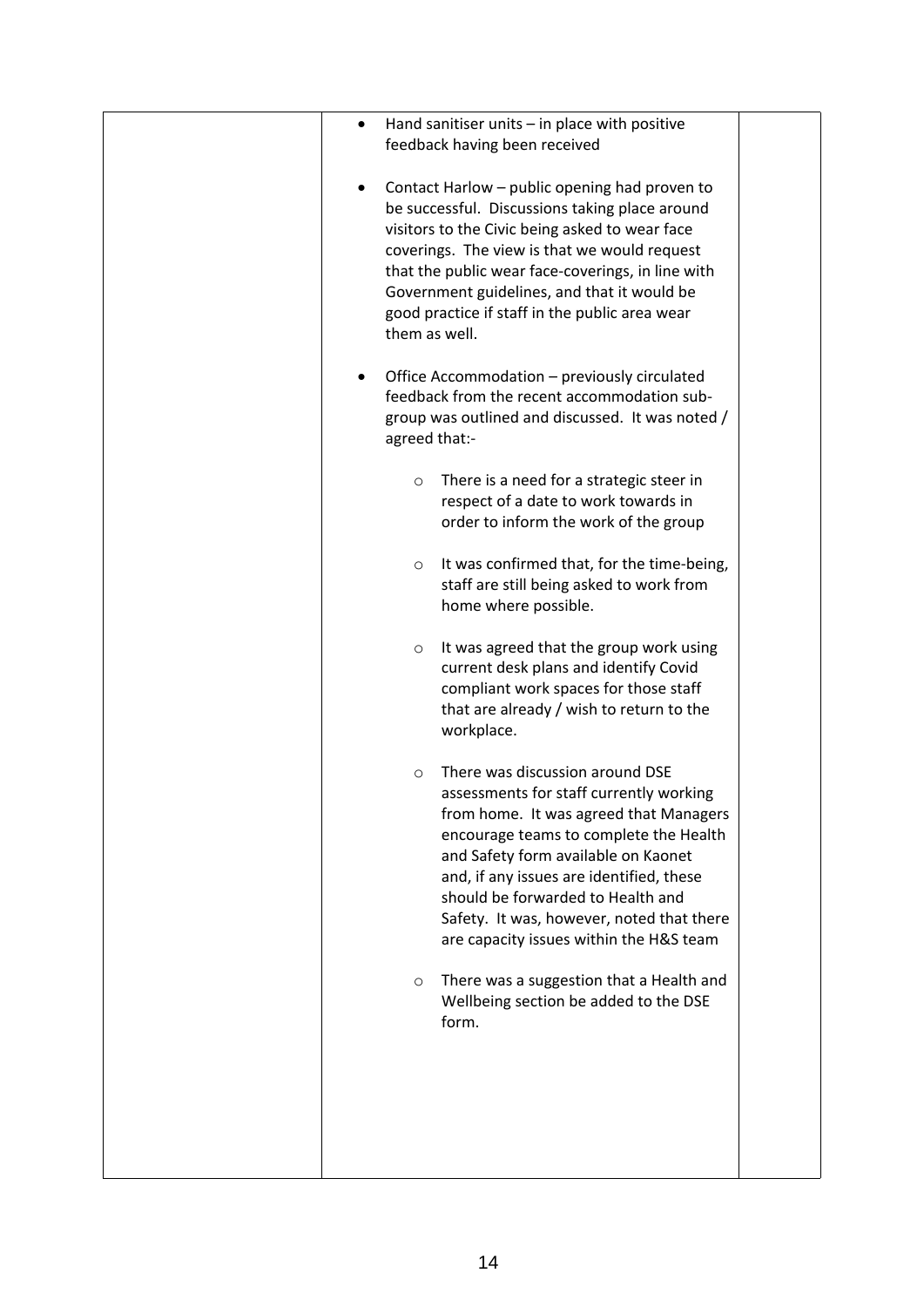| 2. Update on Action Plan - | Focus today to be on the Museum, Playhouse,                                                                                                                                                                                                                                                                                                                                                                                                                                                                                                                                                                                                                                                                                                                                                                                                                                                                                                                                                                                                                                                                                                                                                                                                                                                                                                                                                                                                                                                                                                                                                                                                                                                           |           |
|----------------------------|-------------------------------------------------------------------------------------------------------------------------------------------------------------------------------------------------------------------------------------------------------------------------------------------------------------------------------------------------------------------------------------------------------------------------------------------------------------------------------------------------------------------------------------------------------------------------------------------------------------------------------------------------------------------------------------------------------------------------------------------------------------------------------------------------------------------------------------------------------------------------------------------------------------------------------------------------------------------------------------------------------------------------------------------------------------------------------------------------------------------------------------------------------------------------------------------------------------------------------------------------------------------------------------------------------------------------------------------------------------------------------------------------------------------------------------------------------------------------------------------------------------------------------------------------------------------------------------------------------------------------------------------------------------------------------------------------------|-----------|
| Key Actions (RF)           | Playgrounds and Sports facilities.                                                                                                                                                                                                                                                                                                                                                                                                                                                                                                                                                                                                                                                                                                                                                                                                                                                                                                                                                                                                                                                                                                                                                                                                                                                                                                                                                                                                                                                                                                                                                                                                                                                                    |           |
|                            | Playhouse<br>Prior to outlining the previously circulated report, RD<br>advised that the Government have now announced that<br>Covid-safe indoor performances may commence in<br>August.<br>The previously circulated document was outlined and<br>discussed. It was noted / agreed that:-<br>Plan split into two phases:-<br>Outdoor performances<br>$\circ$<br>Artistic programme<br>$\circ$<br>Socially distanced performances in the main<br>auditorium are largely not financially viable<br>Studio spaces - focus on giving young people the<br>opportunity to attend their classes. All classes<br>will be professionally risk assessed and managed<br>Café bar - to open with appropriate measures in<br>$\bullet$<br>place, which were outlined<br>Pantomime - decision to made in August, in line<br>with Theatres nationally<br>Passing areas in the foyer / bar area to be<br>$\bullet$<br>managed by security staff<br>Track and trace - although performances are<br>٠<br>ticketed and contact details available for the lead<br>customer, it is recognised that the party may<br>contain visitors for whom no contact details are<br>available. This information will therefore be<br>requested. For un-ticketed events, slips will be<br>provided along with locked ballot boxes to post<br>them in.<br>Progression of the report, if agreed by this group,<br>to go to SMB Recovery Group for final decision.<br>Following discussion, the following decisions were<br>reached:-<br>Studio hires - agreed, subject to SMB approval<br>Café - agreed, subject to SMB approval<br>RD to report back into this group and corporate<br>group in the next couple of weeks as to progress. | <b>RD</b> |
|                            |                                                                                                                                                                                                                                                                                                                                                                                                                                                                                                                                                                                                                                                                                                                                                                                                                                                                                                                                                                                                                                                                                                                                                                                                                                                                                                                                                                                                                                                                                                                                                                                                                                                                                                       |           |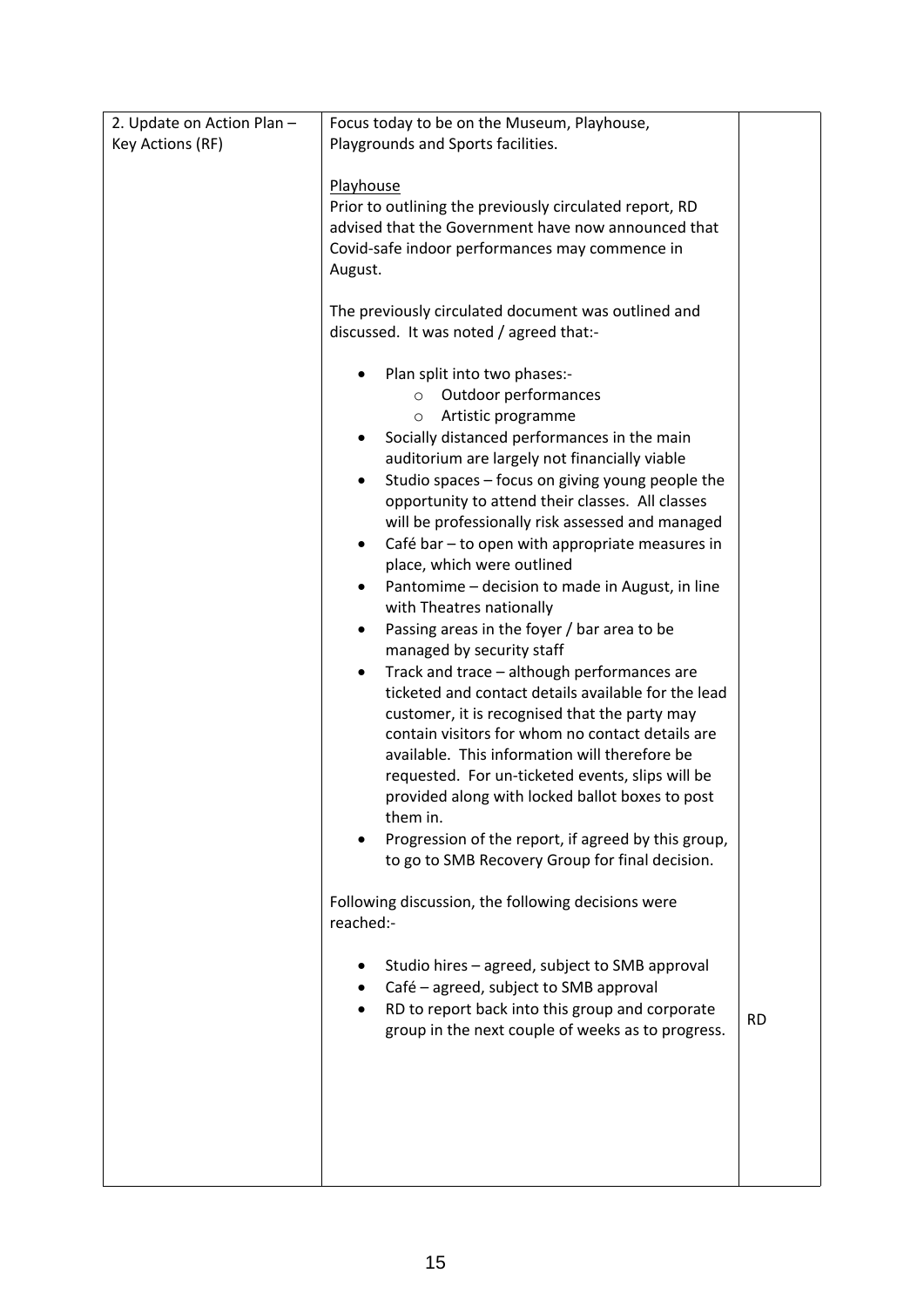|                        | Playgrounds                                                                                                                                                                                                                                                                                                                                                                                                                                                                                                                                                                                                                                                                             |                        |
|------------------------|-----------------------------------------------------------------------------------------------------------------------------------------------------------------------------------------------------------------------------------------------------------------------------------------------------------------------------------------------------------------------------------------------------------------------------------------------------------------------------------------------------------------------------------------------------------------------------------------------------------------------------------------------------------------------------------------|------------------------|
|                        | NN gave an update on progress towards re-opening the                                                                                                                                                                                                                                                                                                                                                                                                                                                                                                                                                                                                                                    |                        |
|                        |                                                                                                                                                                                                                                                                                                                                                                                                                                                                                                                                                                                                                                                                                         |                        |
|                        | playgrounds to date. It was noted/agreed that:-<br>Health and Safety inspections ongoing<br>Risk Assessment now in place for both the<br>$\bullet$<br>playgrounds and Skate Park<br>Have spoken to both Jane and Glen regards<br>$\bullet$<br>timescales<br>Press release drafted and to go to SF for approval<br>Signage drafted and ready for print<br>٠<br>Any H&S issues identified to be addressed. May<br>٠<br>result in a delay in those requiring work opening.<br>Signage has been future-proofed, in terms of<br>content, to enable continued use. Agreed that a<br>minimum of two signs per site, plus spares, be<br>printed<br>Agreed that the Council look to open as many | SF                     |
|                        | playgrounds as possible, along with the Skate<br>Park, at the end of July<br>Responsibility for playgrounds going forward to<br>$\bullet$<br>be discussed at SMB. SF, Jane Greer and Andrew<br>Bramidge to discuss further outside of this<br>meeting.                                                                                                                                                                                                                                                                                                                                                                                                                                  | SF                     |
|                        | <b>Museum Gardens</b>                                                                                                                                                                                                                                                                                                                                                                                                                                                                                                                                                                                                                                                                   |                        |
|                        | Playhouse volunteers to help out initially<br>$\bullet$<br>Toilet facility issues - resolved.<br>٠<br>Only outstanding issue to be resolved is the need<br>$\bullet$<br>to wear face-masks and this is currently being<br>looked into                                                                                                                                                                                                                                                                                                                                                                                                                                                   |                        |
|                        | The plan was subsequently agreed, with SF to review<br>again and go to SMB with the recommendation that the<br>gardens re-open the week after next, with changing<br>guidelines being adhered to.                                                                                                                                                                                                                                                                                                                                                                                                                                                                                       | SF                     |
|                        | Accommodation                                                                                                                                                                                                                                                                                                                                                                                                                                                                                                                                                                                                                                                                           |                        |
|                        | Strategic steer to be sought at next weeks' SMB<br>in respect of timings.<br>Agreed that the sub-group, for the time-being,<br>work on utilising the current facilities and<br>numbers that can safety be accommodated and<br>work back from there.                                                                                                                                                                                                                                                                                                                                                                                                                                     | SF                     |
| 3. Update on IT issues | In DW's absence, RF advised that a meeting with both<br>DW and SF is scheduled for next week to discuss<br>telephony.                                                                                                                                                                                                                                                                                                                                                                                                                                                                                                                                                                   | SF / RF /<br><b>DW</b> |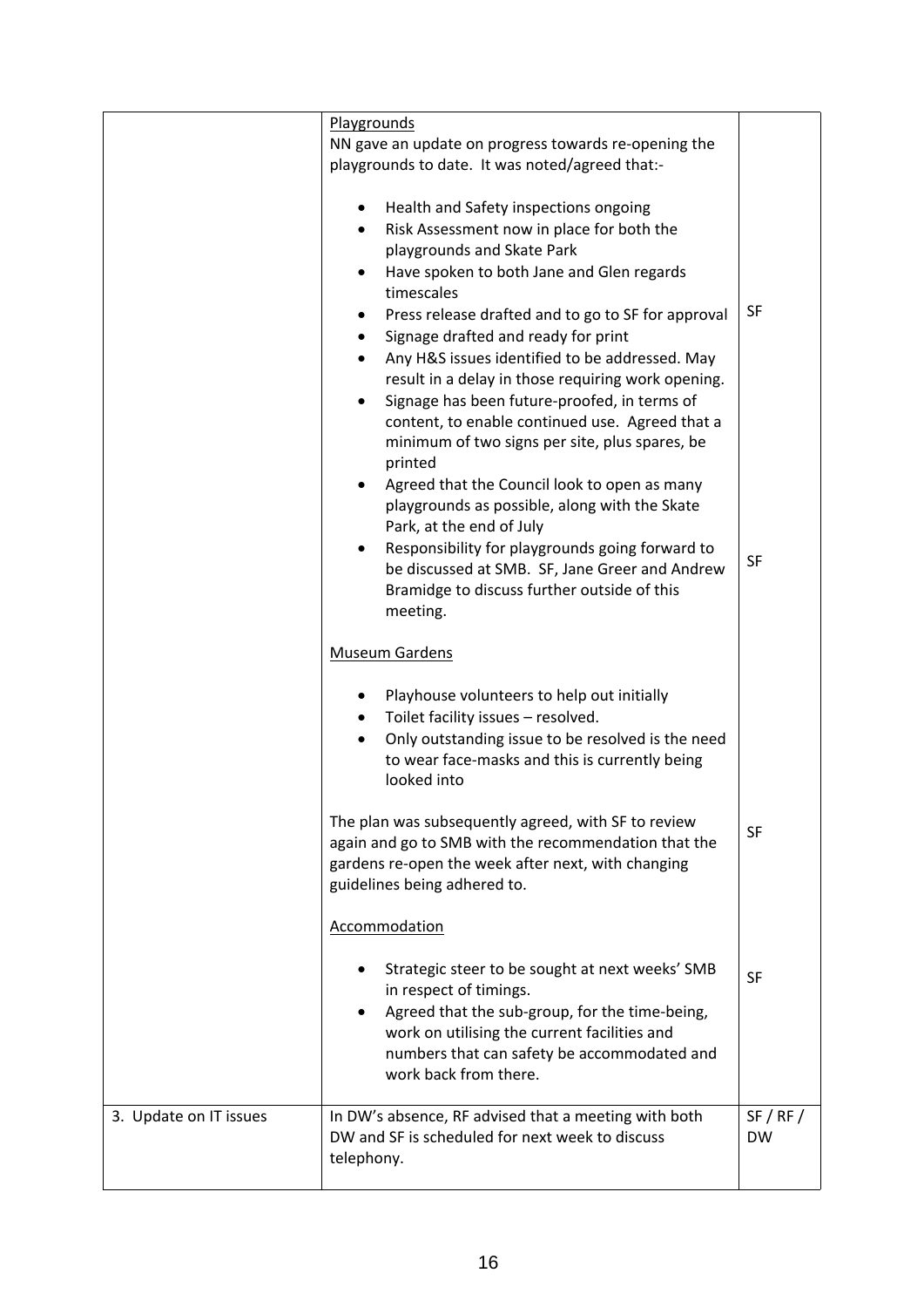|                                                | SF advised that he is in receipt of the information around<br>IT requirements for those working at home using their<br>own equipment and that, following discussion with DW<br>on his return from leave, will take recommendations to<br>SMB on what can / will be issued.                                                                          | SF/DW     |
|------------------------------------------------|-----------------------------------------------------------------------------------------------------------------------------------------------------------------------------------------------------------------------------------------------------------------------------------------------------------------------------------------------------|-----------|
| 4. Update on Guidance and<br>PPE.              | <b>PPE</b><br>SFa confirmed that all is going well in terms of the<br>obtaining and issuing of PPE. Discussions have been held<br>with NN around the purchase of face-masks for use by<br>Environmental Health staff and this has now been<br>actioned.                                                                                             |           |
|                                                | Guidance<br>NN confirmed that she continues to forward updates to<br>relevant managers.                                                                                                                                                                                                                                                             |           |
|                                                | There was discussion around the Track and Trace and it<br>was confirmed that this does not need to be actioned by<br>HDC at the LBC, with tenants taking responsibility for<br>their own areas. It was further confirmed that the Risk<br>Assessment is in place.                                                                                   |           |
|                                                | There was some discussion around the use of meeting<br>rooms by tenants at the LBC and this was agreed, subject<br>to Risk Assessments being provided and LBC having the<br>facility / capacity to clean the room after each use. It was<br>suggested that, in the first instance, a singular room be<br>used to cut down on the cleaning required. |           |
| 5. Re opening of Council<br>buildings/services | Pets Corner<br>BC verbally outlined a proposal for the re-opening of<br>some facilities within Pets Corner on the 3 August. It was<br>agreed that a written proposal be presented to this group<br>for wider discussion at the next meeting.                                                                                                        | <b>BC</b> |
| 6. A.O.B                                       | Events<br>SF advised SMB had reviewed proposed events<br>yesterday. The complete list of events for this year,<br>which includes Bonfire Night, is to be reviewed on a<br>continuing basis with the point of final review being the<br>3rd August                                                                                                   |           |
| 7. Date of next meeting                        | Friday 24 July 2020                                                                                                                                                                                                                                                                                                                                 |           |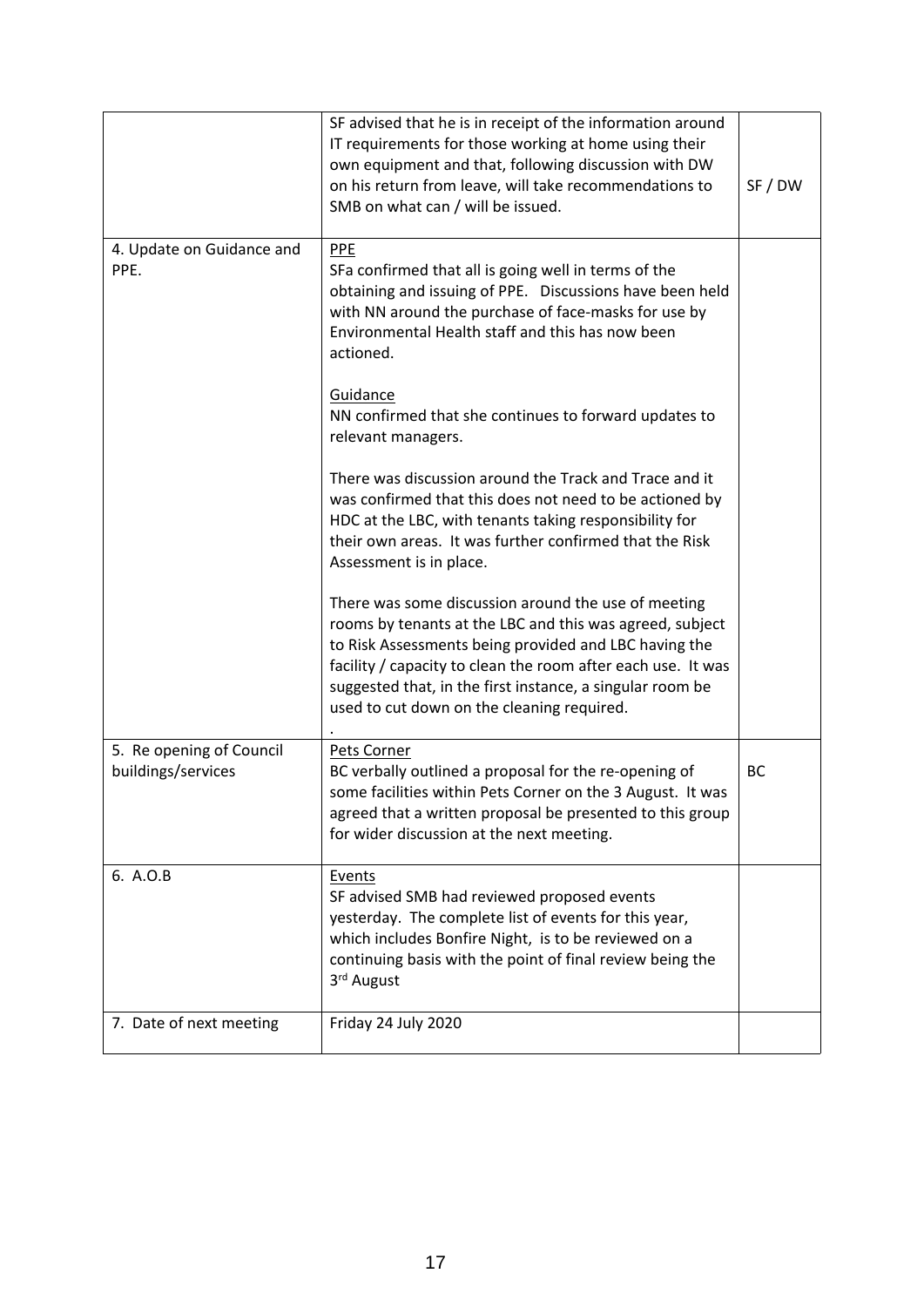## **Internal Service Recovery Project Group Minutes 14 August 2020 @ 11am – 12noon via Zoom**

| Attendees:              | <b>Apologies:</b>    |
|-------------------------|----------------------|
| Simon Freeman (SF)      | <b>Andrew Start</b>  |
| Donna Beechener (DB)    | <b>Becci Court</b>   |
| Cara Stevens (CS)       | <b>Chris Bennett</b> |
| Norah Nolan (NN)        | Declan White         |
| Jade Clifton-Brown (JC) | Becca Farrant        |
|                         | Sandra Farrington    |
| Angela Street (Minutes) | Simon Hill           |
|                         | Simon Pipe           |

| <b>Item</b>                                            | <b>Actions agreed</b>                                                                                                                                                                                                                                                                                                    | <b>Action</b><br>by: |
|--------------------------------------------------------|--------------------------------------------------------------------------------------------------------------------------------------------------------------------------------------------------------------------------------------------------------------------------------------------------------------------------|----------------------|
| Minutes of the previous<br>meeting and matters arising | There were no minutes from the meeting held on the 7 <sup>th</sup><br>August.                                                                                                                                                                                                                                            |                      |
|                                                        | <b>Matters arising</b>                                                                                                                                                                                                                                                                                                   |                      |
|                                                        | IT kit for those working from home on their own<br>equipment - work is ongoing                                                                                                                                                                                                                                           |                      |
|                                                        | Citrix - issue now resolved<br>Playgrounds - confirmed as re-opened, with the<br>exception of the Town Park inclusive playground,<br>due to the need for repairs                                                                                                                                                         |                      |
| 2. Update on Action Plan                               | SF gave an update on progress to date. It was noted /<br>agreed that:-                                                                                                                                                                                                                                                   |                      |
|                                                        | Service provision not provided due to social<br>distancing - majority now being provided, using<br>Covid guidelines and plan updated<br>Members Group - hoping to get agreement on<br>the Vision for the group at the next meeting. RF<br>currently working on a Gap Analysis, using<br>information from the Action Plan |                      |
| 3. Update on IT issues                                 | Additional equipment for home-working<br>SF confirmed delivery of the equipment, but advised that<br>delivery of some peripherals is still awaited. Agreed that<br>SF would speak to IT in Dec's absence regarding building<br>of the computers to enable distribution.                                                  | <b>SF</b>            |
|                                                        | Mobile phone requests - SF confirmed that these had<br>been discussed and agreed at SMB                                                                                                                                                                                                                                  |                      |
| 4. Update on Guidance and<br>PPE.                      | No issues to report in respect of PPE                                                                                                                                                                                                                                                                                    |                      |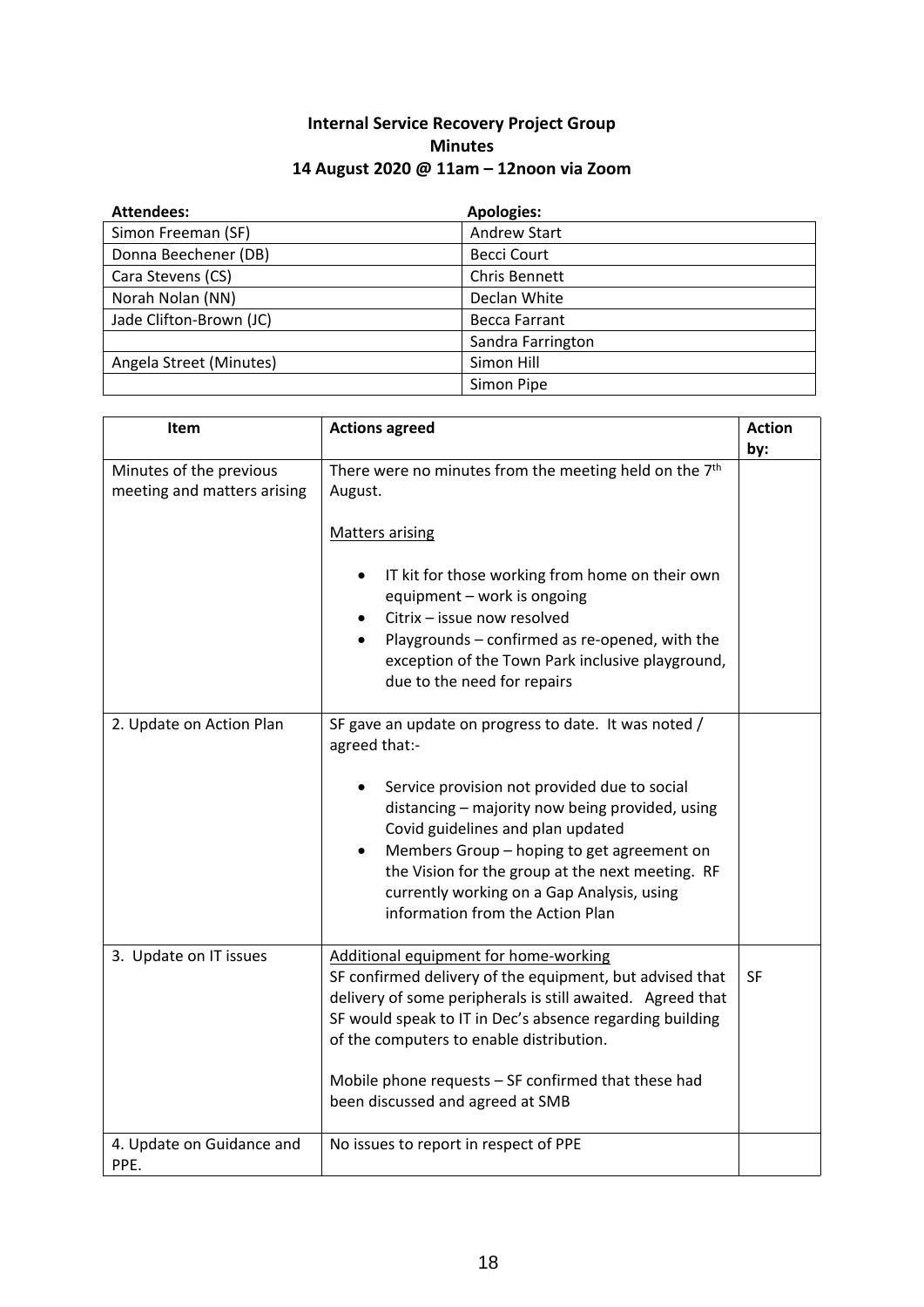|                                                | Guidance note for accessing the Civic drawn up, agreed<br>and published on Kaonet. Posters updated and will go up<br>next week.<br><b>Risk Assessments</b><br>There was a question raised around guidance for the<br>drawing up of a Risk Matrix within the service RA's. It<br>was confirmed that, as the situation is ever-changing, this<br>had not been incorporated in to the overarching<br>assessment. It was further confirmed that any changes<br>would be published on Kaonet.<br><b>Shielding Staff</b><br>SF outlined Govt guidance received from HR around<br>those staff who had previously been shielding and wished<br>or were returning to work. At first glance it would |           |
|------------------------------------------------|--------------------------------------------------------------------------------------------------------------------------------------------------------------------------------------------------------------------------------------------------------------------------------------------------------------------------------------------------------------------------------------------------------------------------------------------------------------------------------------------------------------------------------------------------------------------------------------------------------------------------------------------------------------------------------------------|-----------|
|                                                | appear that the Council is compliant, but he will update<br>the group further at the next meeting. It was further<br>agreed that SF would seek an update in respect of<br>Occupational Health's progress with the required 'back to<br>work' assessments.                                                                                                                                                                                                                                                                                                                                                                                                                                  | <b>SF</b> |
| 5. Re opening of Council<br>buildings/services | Muga's<br>NN gave an update in respect of the re-opening of the<br>multi-use games areas and it was noted / agreed that:-<br>Risk Assessment available in draft form<br>Agreed signage should be in place for next week<br>٠<br>It is hoped that the areas will be officially opened<br>$\bullet$<br>by the end of next week, although NN advised<br>that the public are already using the facilities.<br>Agreed that NN would check that signage is in                                                                                                                                                                                                                                    | ΝN        |
|                                                | place at the Skate Park<br><b>Leah Manning Centre</b><br>There was discussion around the submitted re-opening<br>proposals. It was noted / agreed that:-<br>Given the vulnerability of the users at LMC, NN to<br>review the proposals and look at testing of all                                                                                                                                                                                                                                                                                                                                                                                                                          | <b>NN</b> |
|                                                | staff prior to opening<br>Sam's Place<br>There was discussion around whether or not it would be<br>appropriate for Sam's Place staff to be tested prior to the<br>service re-opening. It was agreed that NN would look at<br>the proposal and discuss further with Christine Howard.<br>It was further agreed that both services be discussed<br>again at the next meeting, with a view to taking to SMB<br>the following Tuesday                                                                                                                                                                                                                                                          | ΝN        |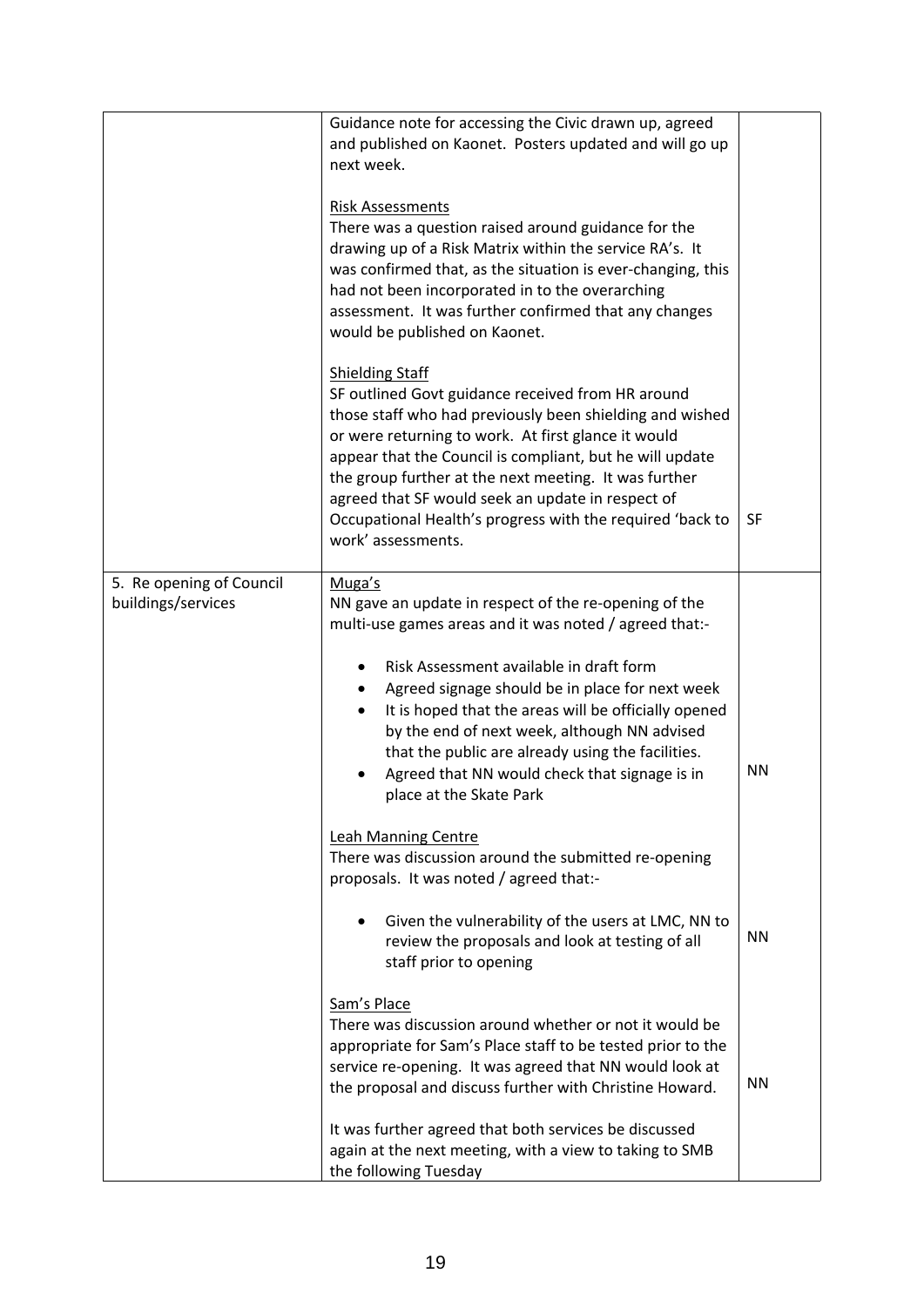| 6. A.O.B                | <b>Accommodation Sub-Group</b>                                                                                                                                                                                                                                                                                                                                                                                                                                                                                                                                                                                                                                                                                                                                                                                                                             |                       |
|-------------------------|------------------------------------------------------------------------------------------------------------------------------------------------------------------------------------------------------------------------------------------------------------------------------------------------------------------------------------------------------------------------------------------------------------------------------------------------------------------------------------------------------------------------------------------------------------------------------------------------------------------------------------------------------------------------------------------------------------------------------------------------------------------------------------------------------------------------------------------------------------|-----------------------|
|                         | CS provided an update on the work of the group. It was<br>noted / agreed that:-                                                                                                                                                                                                                                                                                                                                                                                                                                                                                                                                                                                                                                                                                                                                                                            |                       |
|                         | There is a need to identify staff working from<br>home in unsuitable conditions. It is felt that the<br>present Risk Assessment is not suitable given the<br>current conditions and it was agreed that a<br>modified questionnaire, to identify those working<br>under these conditions, be drawn up for<br>completion by staff. Once completed, the group<br>would then look to bring those staff affected<br>back to the work place.<br>There was discussion around the need for the<br>Council, as an employer, to be understanding of<br>people's anxieties and of the need to keep staff<br>updated, including provision of a time-line.<br>Agreed that SF would raise this with SMB next<br>week.<br>Possible issues around the sharing of equipment<br>in the work place were discussed and it was<br>agreed a standard be set, with guidance to be | $Sub-$<br>group<br>SF |
|                         | drawn up.                                                                                                                                                                                                                                                                                                                                                                                                                                                                                                                                                                                                                                                                                                                                                                                                                                                  | <b>NN</b>             |
| 7. Date of next meeting | Friday 21 August 2020                                                                                                                                                                                                                                                                                                                                                                                                                                                                                                                                                                                                                                                                                                                                                                                                                                      |                       |